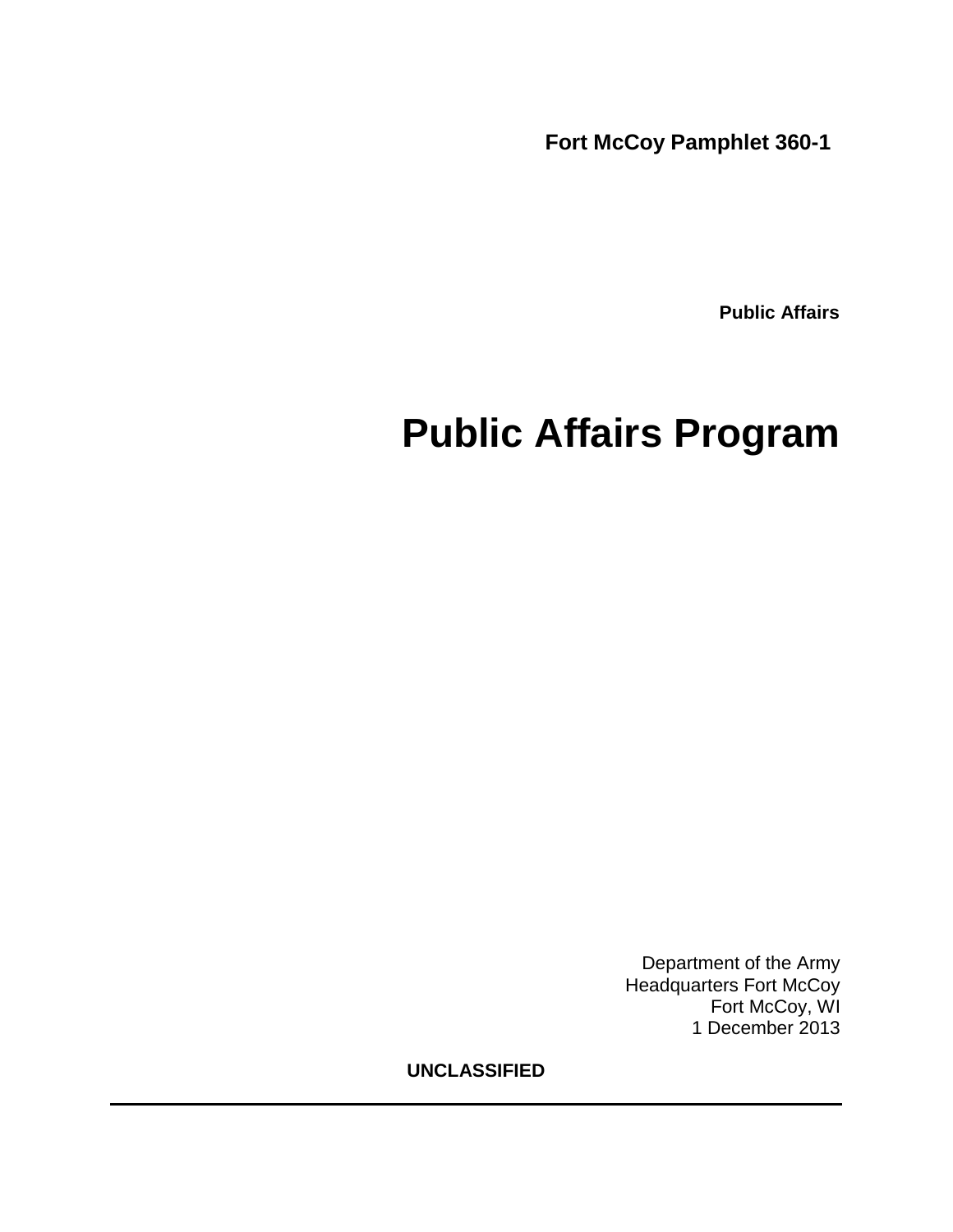# **SUMMARY of CHANGE**

Fort McCoy Pamphlet 360-1 Public Affairs Program

This Revision

o Changes Fort McCoy Regulation 360-1 to Fort McCoy Pamphlet 360-1.

# Revision January 2010

- o Change name from Directorate of Morale, Welfare, and Recreation to Directorate of Family and Morale, Welfare and Recreation.
- o Delete section on Electronic Message Boards (State Highway 21).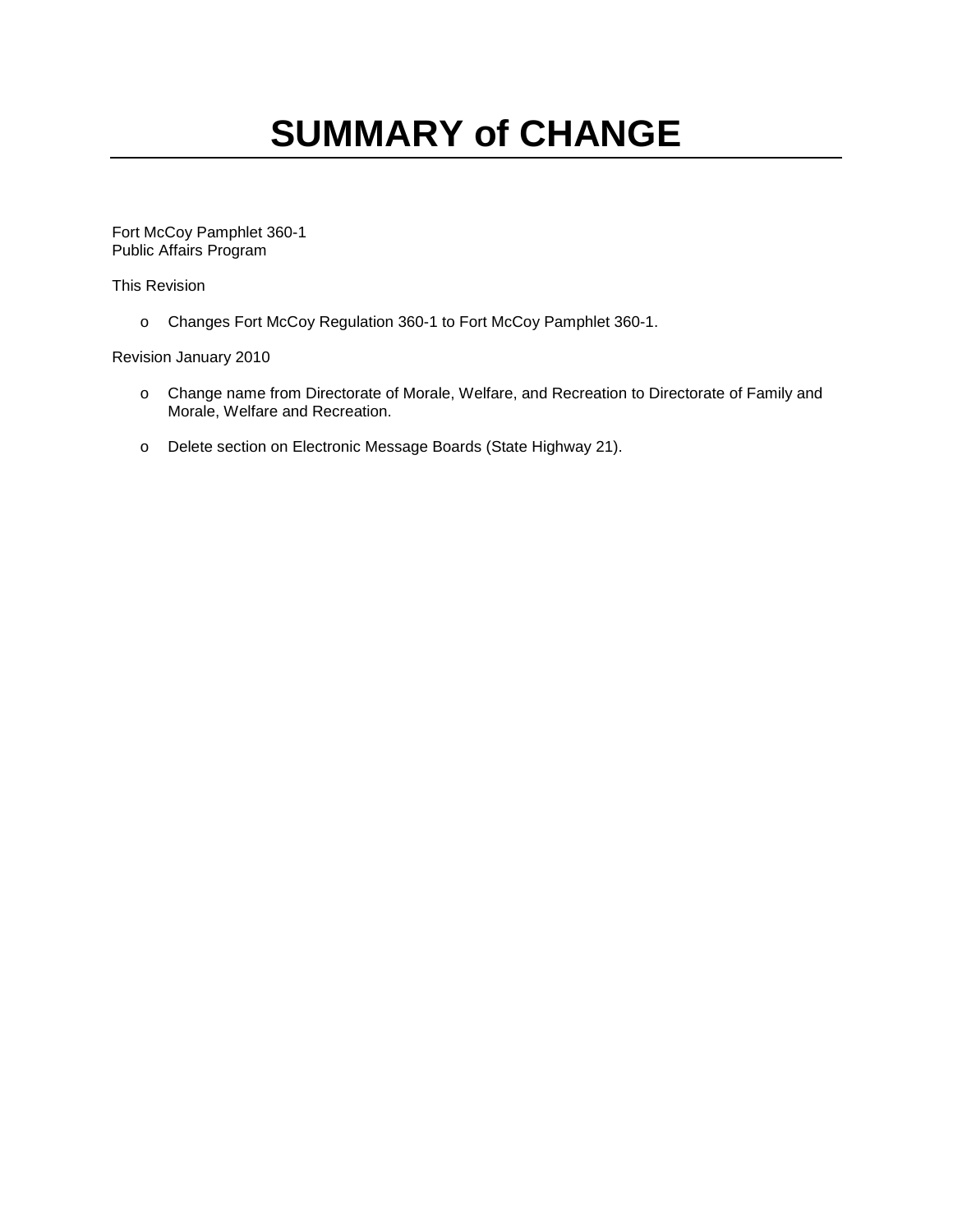Department of the Army Fort McCoy Pamphlet 360-1 Installation Management Command Headquarters Army Garrison, Fort McCoy Fort McCoy, WI 54656

# **FORT McCOY PUBLIC AFFAIRS PROGRAM**

**HISTORY.** This is the first printing of this document as a Pamphlet. Previous publication was a Fort McCoy Regulation.

**SUMMARY.** This pamphlet provides the detailed guidance for ensuring compliance with Department of the Army and Fort McCoy Public Affairs policies and procedures. The intent is that Fort McCoy, as an installation, "speak with one voice" and communicate a single Command message.

**APPLICABILITY.** Unless otherwise indicated, this pamphlet applies to all Fort McCoy garrison (appropriated and non-appropriated fund) organizations, installation tenant organizations, contractor organizations, and to all Department of Defense and non-Department of Defense individuals and organizations while at Fort McCoy. There is only one Fort McCoy Public Affairs Program, and the Garrison Public Affairs Office has the responsibility to plan, manage and execute that program.

**PROPONENT EXCEPTION AUTHORITY.** The proponent of this pamphlet is the Public Affairs Office, Fort McCoy.

**ARMY MANAGEMENT CONTROL PROCESS.** A review of Army Regulation 11-2 has determined that this pamphlet does not contain management control provisions.

**SUPPLEMENTATION.** Supplementation of this pamphlet is prohibited.

**SUGGESTED IMPROVEMENTS.** The proponent organization for this pamphlet is the Public Affairs Office. Users are invited to send comments or suggestions on a Department of the Army Form 2028 (Recommended Changes To Publications and Blank Forms) to the Public Affairs Office (IMMC-PA), 100 East Headquarters Road, Fort McCoy, WI 54656-5263.

**Distribution Statement.** This pamphlet is approved for public release; distribution is unlimited.

By Order of: STEVEN W. NOTT Colonel, IN **Commanding** 

OFFICIAL:

E-S<u>igne<del>d by Ron W</del>e</u>iss ERIFY authenticity with ApproveIt

RONALD R. WEISS Adjutant, Publications Manager

**SUPERSESSION**. This pamphlet replaces Fort McCoy Regulation 360-1 15 January 2010.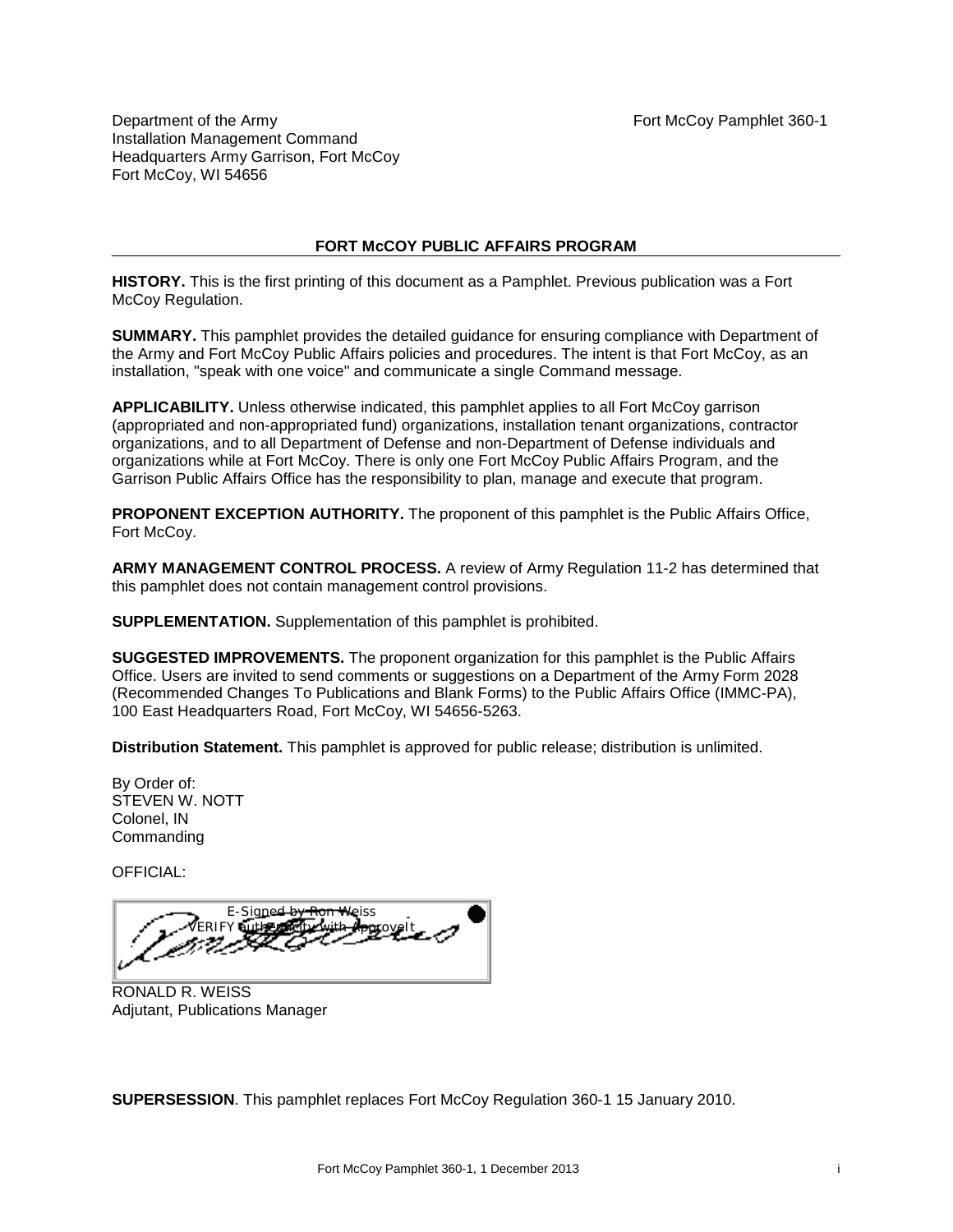## **Contents**

**Chapter 1 Introduction**

Purpose 1-1, page 1 Mission 1-2, page 1

## **Chapter 2 Command Information / Strategic Communications Program**

Program Overview 2-1, page 1 Command Access Channel 2-2, page 1 Fort McCoy Guide 2-3, page 1 Installation Newspaper 2-4, page 1 Installation Newspaper Online 2-5, page 1

# **Chapter 3**

# **Community Relations Program/Community Outreach Program**

Program Overview 3-1, page 2 Armed Forces Day Open House 3-2, page 2 BOSS Lifts, Recruiting Visits and Family Support Activities 3-3, page 2 Fort McCoy Commemorative Area 3-4, page 2 Community Liaison/Community Outreach 3-5, page 3 Legislative Liaison 3-6, page 3 Educational Partnering 3-7, page 3 Historical Report 3-8, page 3 Installation Tour Program 3-9, page 3 Speakers Bureau 3-10, page 3 Special Observances 3-11, page 3

## **Chapter 4 Public Information Program**

Program Overview 4-1, page 4 Fort McCoy Fact Sheets 4-2, page 4 Hometown News Release Program 4-3, page 4 Media Events 4-4, page 4 Media Inquiries 4-5, page 4 News Releases 4-6, page 4 Public Inquiries 4-7, page 4 Website 4-8, page 5

## **Chapter 5 Public Requests For Fort McCoy Support**

Requests from individuals and public or private organizations 5-1, page 5 Exceptions 5-2, page 5

## **Chapter 6 Public Access To Fort McCoy**

Facility Use 6-1, page 5 Fort McCoy Access 6-2, page 5 Threat Conditions 6-3, page 5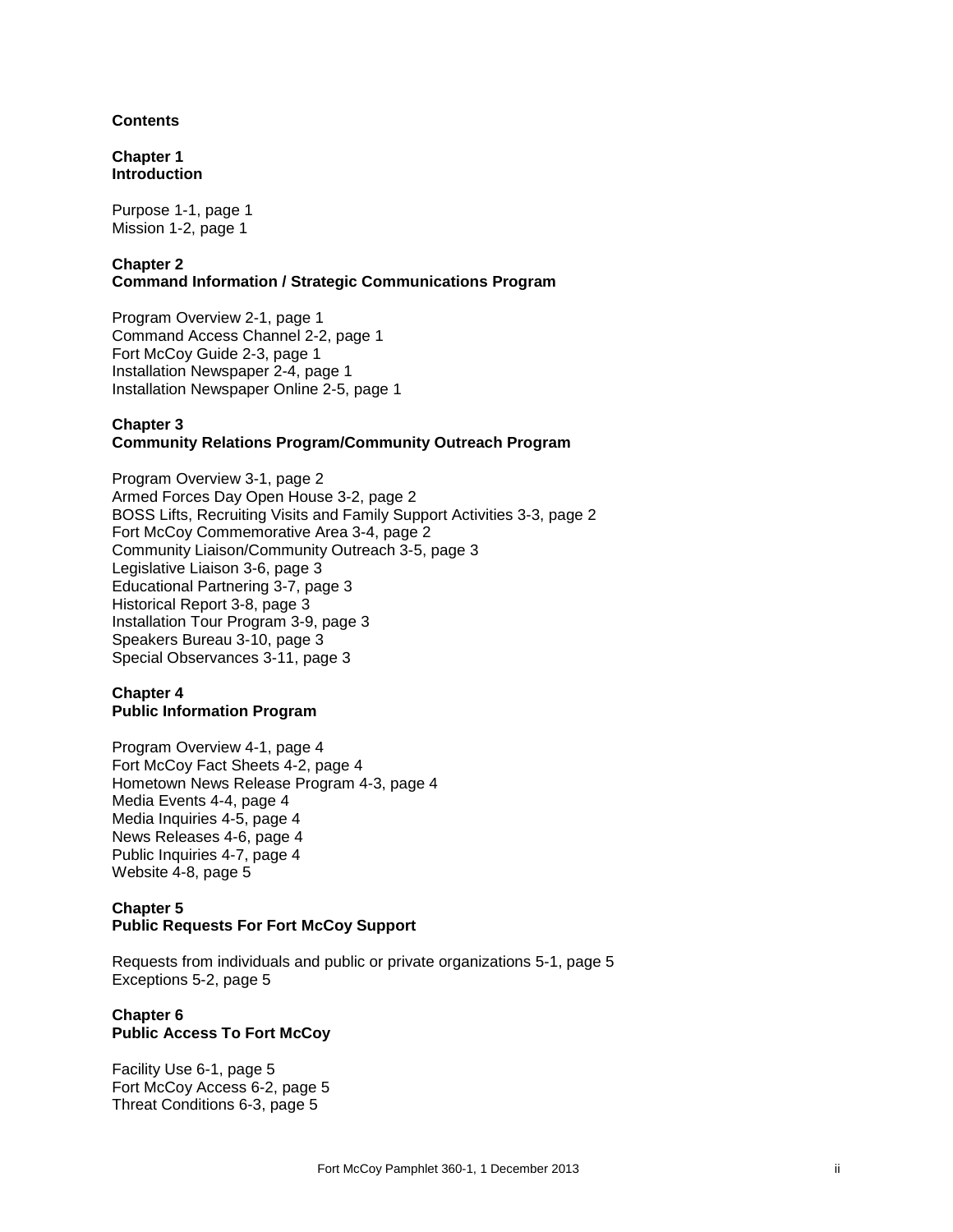Specific restrictions 6-4, page 5 Evaluating requests 6-5, page 6 Notifications 6-6, page 6

# **Chapter 7 Support Requirements**

Special Events – Ground Breakings/Dedications 7-1, page 6 Photographic Support 7-2, page 6 Protocol Support 7-3, page 6 Military Ceremonies 7-4, page 6

**Appendixes** References, page 7

**Glossary,** page 8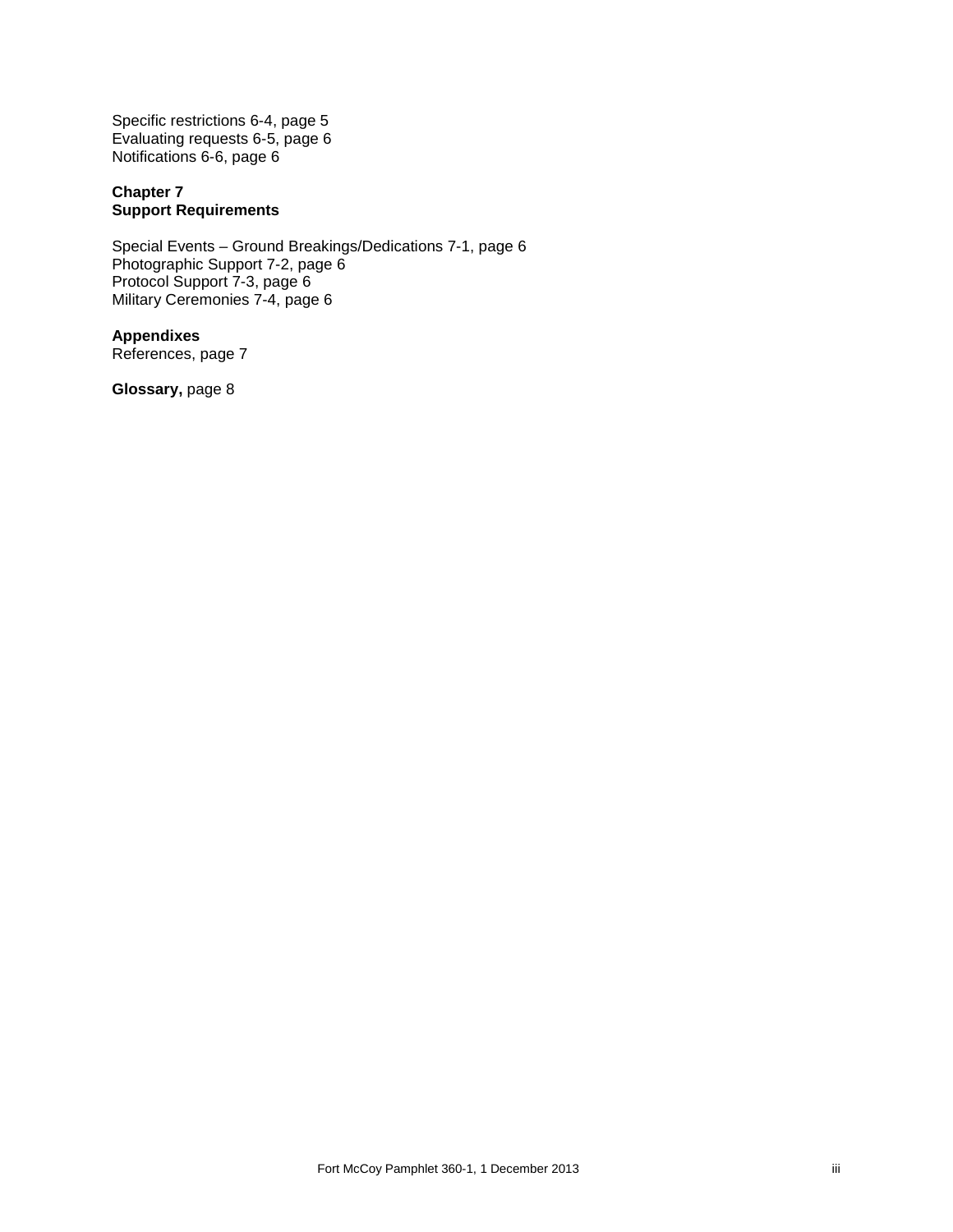# **Chapter 1 INTRODUCTION**

**1-1. Purpose**. This pamphlet contains the policies and procedures applicable to each element of the Public Affairs Program.

**1-2. Mission**. The mission of a Public Affairs Office is to fulfill the Army's obligation to keep the American people and Army personnel informed and to establish the conditions that lead to confidence in America's Army and its readiness to conduct operations in peacetime, conflict and war. The Public Affairs Office establishes and conducts specific operational programs designed to inform both internal audiences (the entire installation community) and external audiences (the general public) about the Army and Fort McCoy activities, events, missions and policies.

# **Chapter 2 COMMAND INFORMATION / STRATEGIC COMMUNICATIONS PROGRAM**

**2-1. Program Overview**. The Command Information/Strategic Communications Program employs various mediums to provide official information to the installation community; e.g., military personnel, Family members, and Civilian employees. The intent is to keep the installation community informed about current Fort McCoy activities as well as the significant developments that affect this internal audience.

**2-2. Command Access Channel**. The Garrison Public Affairs Office has overall responsibility to manage the programming content of the Fort McCoy Command Access Channel - TV-6. Public Affairs Office responsibilities include: producing and incorporating bulletin board program materials used on this channel, incorporating Department of the Army and Department of Defense Public Affairs video and audio programming into TV-6 program schedules, maintaining the TV-6 master schedule, and functioning as the sole releasing authority for all TV-6 program content. All Fort McCoy organizations will coordinate TV-6 programming requests with the Public Affairs Office.

**2-3. Fort McCoy Guide**. This document, published once per year, is an unofficial information reference guide for all personnel who work, train, mobilize, or live on the installation. The Garrison Public Affairs Office has sole responsibility for the editorial and pictorial content of this document. The Fort McCoy Guide is published as part of the post's commercial-enterprise newspaper contract at no direct cost to the government. The Public Affairs Office will contact garrison and tenant organizations for activity information that will be included in this publication.

**2-4. Installation Newspaper**. In accordance with AR 360-1, Army Public Affairs, only one newspaper is authorized to be published on an installation. The Garrison Public Affairs Office publishes a bi-monthly tabloid-sized newspaper designed for the Fort McCoy community. The Public Affairs Office has sole responsibility for the editorial and pictorial content of this publication. The Public Affairs Office will establish an annual publication schedule and establish cut-off dates by which any Fort McCoy activity may submit potential story line material. Fort McCoy activities that desire newspaper coverage of an event will contact the Public Affairs Office a minimum of five working days in advance of the event to request coverage. The Public Affairs Office retains the final decision as to which events will receive coverage. The installation newspaper is printed as a commercial-enterprise publication and, as such, newspaper advertisers have exclusive access to the Fort McCoy community. No other paid advertising is authorized in installation publications except those permitted by the non-appropriated fund regulation.

**2-5. Installation Newspaper Online**. This electronic version of the installation newspaper is available to readers via the Fort McCoy public website. This online version is published with the same frequency as is the printed installation newspaper.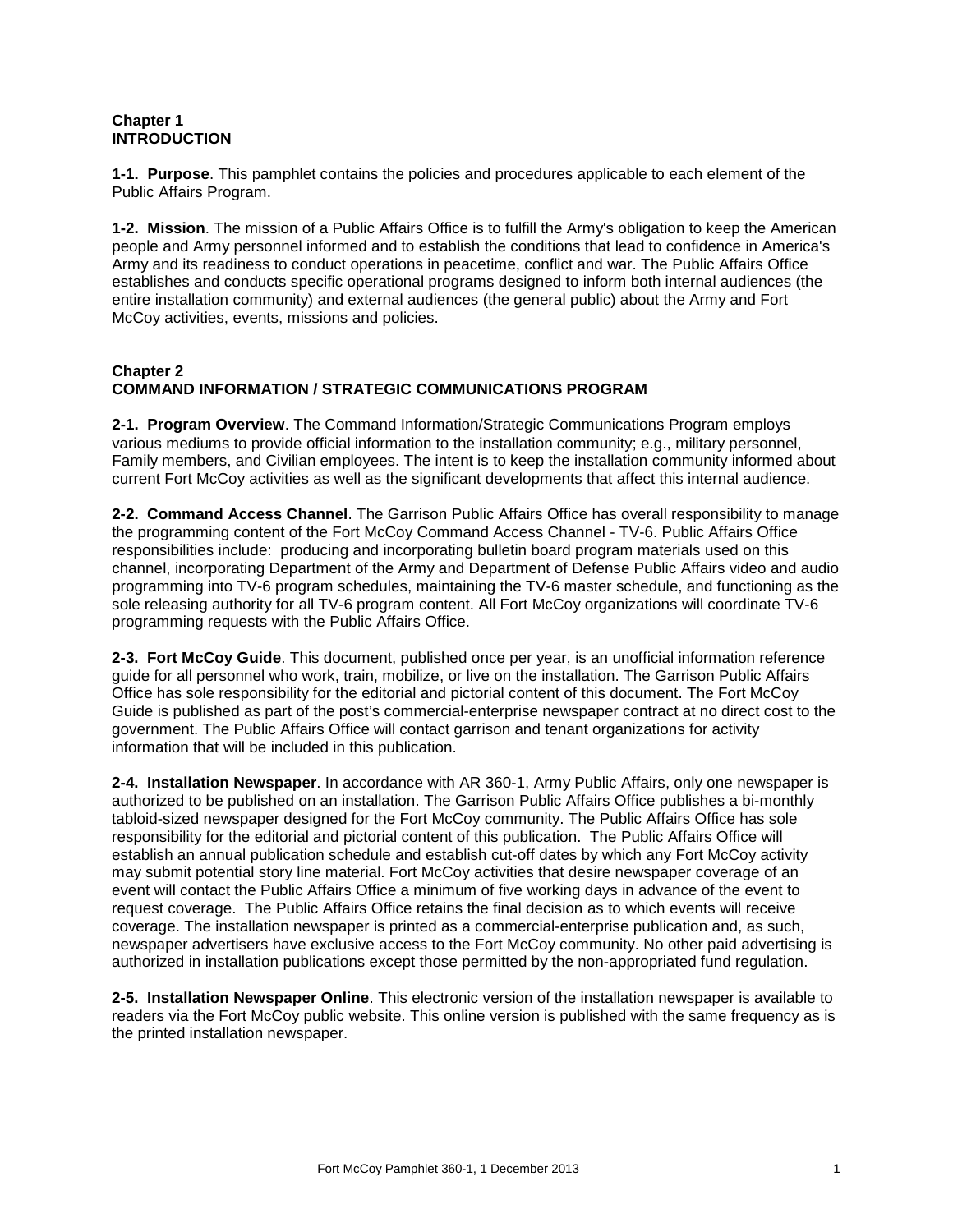# **Chapter 3 COMMUNITY RELATIONS / COMMUNITY OUTREACH PROGRAM**

**3-1. Program Overview**. The Community Relations/Community Outreach Program exists to develop an open, mutually satisfactory, and cooperative relationship between Fort McCoy and those communities within immediate proximity to the installation. Community Relations Program activities are used to provide opportunities for community education and interaction with the goal of improving the perception of the Army and Fort McCoy.

**3-2. Armed Forces Day Open House**. Traditionally, this event is held on the third Saturday in May, the national observance of Armed Forces Day. The Garrison Public Affairs Office has overall staff responsibility to plan, coordinate and manage this event. This non-profit, free-of-charge event is intended to tell the Fort McCoy story to the public through means such as guided tours, and through information displays and special exhibits that explain the installation's mission. The Public Affairs Office will prepare, for Command Group approval, a written event plan that will specify the site location, and event activities, and will identify those garrison and tenant organizations that have agreed to provide support to the event. All personnel supporting the Armed Forces Day Open House will be required to do so in an official duty status consistent with the requirements stated in the event plan.

**3-3. Boss Lifts, Recruiting Visits and Family Support Activities**. The Garrison Public Affairs Office is designated as the overall Fort McCoy point-of-contact for all military organizations that wish to host a Boss Lift event, conduct a recruiting visit and/or hold a Family support activity type event at Fort McCoy. The Public Affairs Office will make the necessary staff coordination and obtain approval whenever any of the activities associated with these functions are to be conducted in training areas outside of the installation cantonment area.

**3-4. Fort McCoy Commemorative Area**. The Garrison Public Affairs Office has overall program responsibility to manage the Fort McCoy Commemorative Area (i.e., buildings 839-903, the Veterans Memorial Plaza, Equipment Park and Pavilion). This area is administered as an official Museum Activity in accordance with AR 870-20 (Army Museums, Historical Artifacts and Art), and all applicable Department of the Army, Center of Military History policies and guidelines. The intent of the Commemorative Area is to collect, identify, preserve, study and interpret artifacts relating to the establishment and history of Fort McCoy since the installation's founding in 1909. The Commemorative Area Equipment Park and Veterans Memorial Plaza are open year around. Visitor rules are posted on site, and all visitors will adhere to these requirements. The intent of these rules is to preserve the artifacts and property within the Commemorative Area, provide a memorial site to honor the service and sacrifice of all who have served, and preserve the investment made in this area for the enjoyment of future guests. Any person violating these rules or damaging, destroying or defacing Commemorative Area property will be subject to appropriate administrative and/or criminal action.

 a.Group tours, defined as 15 people or more, of the Fort McCoy Commemorative Area buildings will be supported to the extent current Public Affairs Office mission requirements allow. Such tour requests are to be made to the Public Affairs Office not later than two weeks in advance of the desired tour date. The Commemorative Area buildings are open by appointment only from May to October. A member of the Public Affairs Office staff must escort any individual or group that requests access to a Commemorative Area building to ensure proper accountability and protection of the historical collection in accordance with Department of the Army, Center of Military History operating requirements.

 b.Any person interested in making an artifact donation to the Fort McCoy Commemorative Area must first contact the Public Affairs Office. The Public Affairs Officer is the Fort McCoy Commemorative Area Artifacts Responsible Officer in accordance with the requirements established by the Department of the Army, Center of Military History. Donations will be accepted only if the item conforms to the approved story line and the current collection needs of the Fort McCoy Commemorative Area, and if the item satisfies all regulatory requirements as established by the Center of Military History. Fort McCoy does not loan any of its historical collection. Consistent with Center of Military History guidelines, the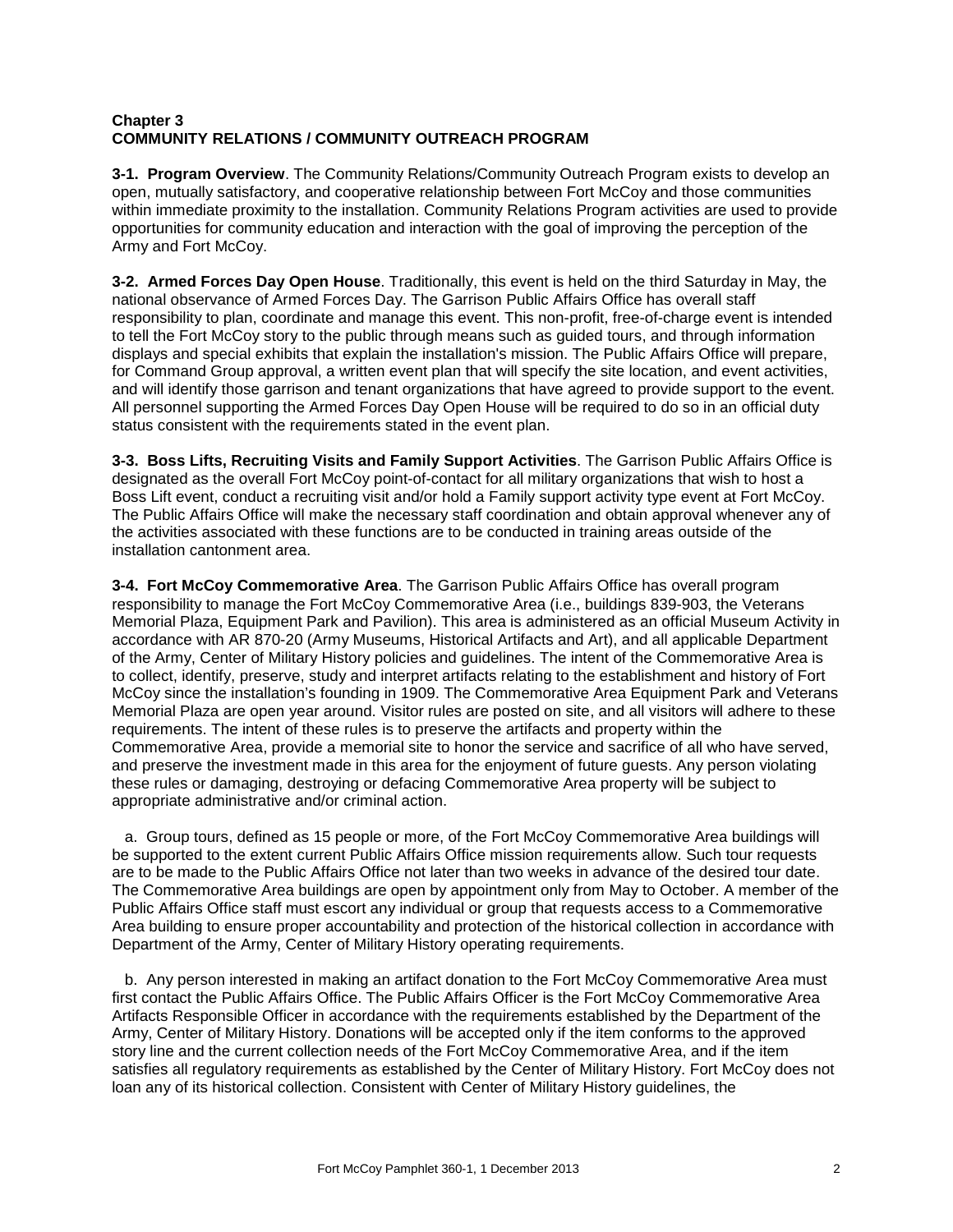Commemorative Area buildings and grounds will not be used for any purpose other than for the display of the Fort McCoy historical collection.

 c. The Fort McCoy Commemorative Area pavilion can be scheduled for use as a picnic site by any onpost organization or military unit. The requesting organization first must contact the Public Affairs Office to schedule their event at this pavilion. All groups that conduct activities at the Commemorative Area picnic/pavilion area will adhere to the user rules that are posted on site.

**3-5. Community Liaison/Community Outreach**. The Garrison Public Affairs Office serves as Fort McCoy's official liaison with local, state and national elected officials, and with the area communities to include: Chambers of Commerce, tourism organizations, and business, civic, educational, fraternal and veteran organizations. The intent is to have a single representative deliver a consistent Fort McCoy Command message and to ensure that all public requests for Fort McCoy support and/or inquires regarding Fort McCoy are responded to in a manner that conforms with the latest Department of the Army Public Affairs guidance.

**3-6. Legislative Liaison**. The Garrison Public Affairs Office is Fort McCoy's official legislative liaison point of contact. In this capacity, the Public Affairs Office will maintain recurring contacts with elected governmental officials and staff representatives, respond to informal requests for assistance, and coordinate Congressional visits to Fort McCoy. Tenant activities will notify the Public Affairs Office of any Congressional visits to their respective organizations. Formal (written) Congressional inquiries are processed by the Adjutant, Military Personnel Division, Directorate of Human Resources.

**3-7. Educational Partnering**. The Garrison Public Affairs Office will serve as the installation point of contact for all external requests for career job shadowing or related programs. The Public Affairs Office will contact the appropriate staff organization to determine whether the request can be supported consistent with mission requirements. The Public Affairs Office will notify the requesting individual or organization as to whether the support will be provided.

**3-8. Historical Report**. The Garrison Public Affairs Office has functional responsibility, in accordance with AR 870-5, Military History: Responsibilities, Policies and Procedures, to prepare and publish an annual report that summarizes the significant historical events that have occurred at Fort McCoy. The Public Affairs Office has sole responsibility for the editorial and pictorial content of this report.

**3-9. Installation Tour Program**. The Garrison Public Affairs Office is responsible for administering the installation tour program and for conducting tours of the Fort McCoy cantonment area for approved groups. Groups requesting an installation tour will contact the Public Affairs Office not later than thirty days in advance of the desired date of their visit. During such tours, a Public Affairs Office staff member will meet the group upon their arrival and serve as the tour guide throughout the visit. All tours will conform to current installation access-control requirements and may be canceled at any time due to operational requirements.

**3-10. Speakers Bureau**. The Garrison Public Affairs Office administers this program to provide Fort McCoy speakers at approved events. No member of the garrison work force, military or civilian, may speak to an external Fort McCoy audience in their official duty capacity, whether during duty or after-duty hours, unless they have received prior permission from the Public Affairs Office to participate in such an event. External organizations that desire a Fort McCoy representative for an event are to submit their request to the Public Affairs Office for review. Staff participation in the Speakers Bureau is voluntary and requests will be supported consistent with the identified speaker's availability based on mission demands.

**3-11. Special Observances**. The Garrison Public Affairs Office has staff responsibility for organizing special commemorative observances such as Department of Defense or Department of the Army commemorative events. The Public Affairs Office will develop the overall concept for how each special observance will be conducted. A written event plan, approved by the Garrison Command Group, will be used to disseminate specific support responsibilities for the appropriate organizations.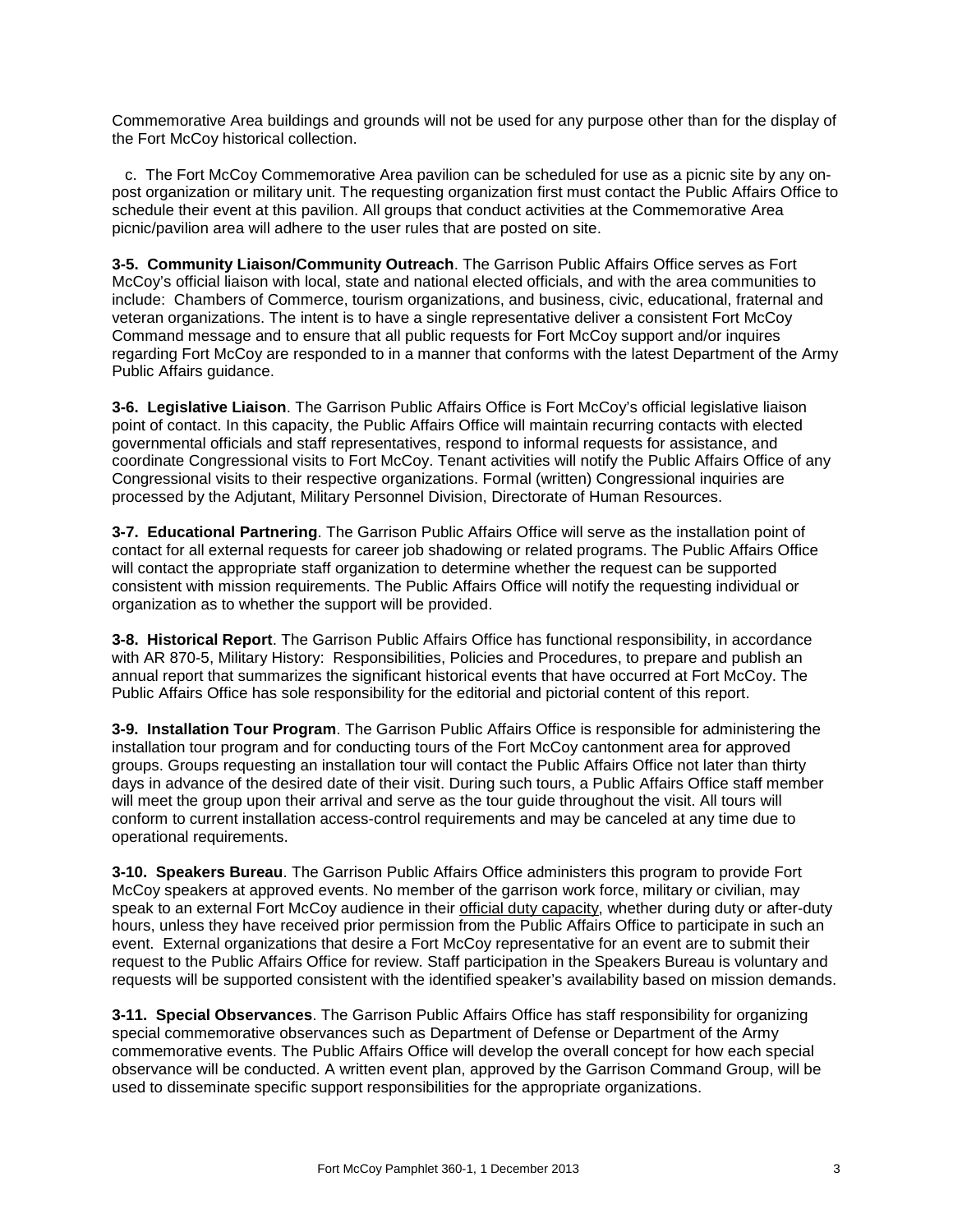# **Chapter 4 PUBLIC INFORMATION PROGRAM**

**4-1. Program Overview**. The Public Information Program uses various mediums to communicate official Fort McCoy and Army information to audiences external to Fort McCoy.

**4-2. Fort McCoy Fact Sheets**. The Garrison Public Affairs Office will prepare and maintain a series of Fort McCoy fact sheets providing official, publicly releasable information about the installation. These fact sheets are available on the Fort McCoy public website or by contacting the Public Affairs Office. Collectively, Fort McCoy fact sheets are designed to provide a consistent, fact-based presentation of official information to both internal and external audiences regarding the installation's mission responsibilities and its support capabilities.

**4-3. Hometown News Release Program**. The Garrison Public Affairs Office is the designated point of contact for Fort McCoy military personnel and federal civil service employees who want to have official information regarding personal professional achievement or recognition released to media organizations for publication. Contact the Public Affairs Office for further information.

**4-4. Media Events**. All media organizations must coordinate with and obtain permission from the Garrison Public Affairs Office before entering Fort McCoy for a garrison- or tenant-activity-sponsored event. All media organizations must conform to all access-control procedures in effect at the time of their visit. The Public Affairs Office is responsible for credentialing media personnel and arranging for media escorts who will accompany the news organization while on installation property whether visiting a garrison or tenant organization. No installation organization, regardless of its status, chain of command, or charter, can grant a media organization access to Fort McCoy; this authority is assigned exclusively to the Garrison Public Affairs Office. Installation organizations (garrison or tenant) and/or military units interested in having media coverage of their training activity, ceremony, or of any other type of event must contact the Public Affairs Office at least seven working days in advance of the event to request media credentialing. The Public Affairs Office will contact the media organization or organizations if their coverage request is approved.

**4-5. Media Inquiries**. All media inquiries, print or electronic, involving a Fort McCoy garrison or tenant organization and/or a military unit, or an individual assigned to an organization or military unit, are to be directed to the Garrison Public Affairs Office for a response. There are no exceptions to this requirement. This includes media inquiries for an interview, a statement regarding an issue or for story coverage of an event. The Garrison Commander has designated the Garrison Public Affairs Officer as the only official Fort McCoy spokesperson for all media inquiries involving Fort McCoy. The Public Affairs Office will contact the appropriate installation activity for assistance when a subject matter expert is required for a media event or inquiry. The Public Affairs Office will maintain appropriate checklists and policy guidance materials to assist military and civilian personnel when they are authorized to respond to media questions in their official duty capacity. Fort McCoy tenant activities with assigned public affairs staff assets will notify the Garrison Public Affairs Office of any planned media visit five days in advance of the date when the event will occur.

**4-6. News Releases**. All news releases made regarding Fort McCoy garrison and tenant organizations and/or the operations and events conducted by these organizations will be released by the Garrison Public Affairs Office to affected media outlets. All commercial sponsorship advertising, as well as advertising and/or news releases from designated private organizations located on Fort McCoy, will be reviewed by the Public Affairs Office prior to release of the material.

**4-7. Public Inquiries**. The Garrison Public Affairs Officer is designated as the official spokesperson for all of Fort McCoy. Therefore, all written, telephonic or electronic inquiries received from any external source, individual or organization, are to be referred to the Public Affairs Office for a reply. The Garrison Public Affairs Office has sole authority for the release of official photographs, videotape and printed material to all organizations outside of Fort McCoy.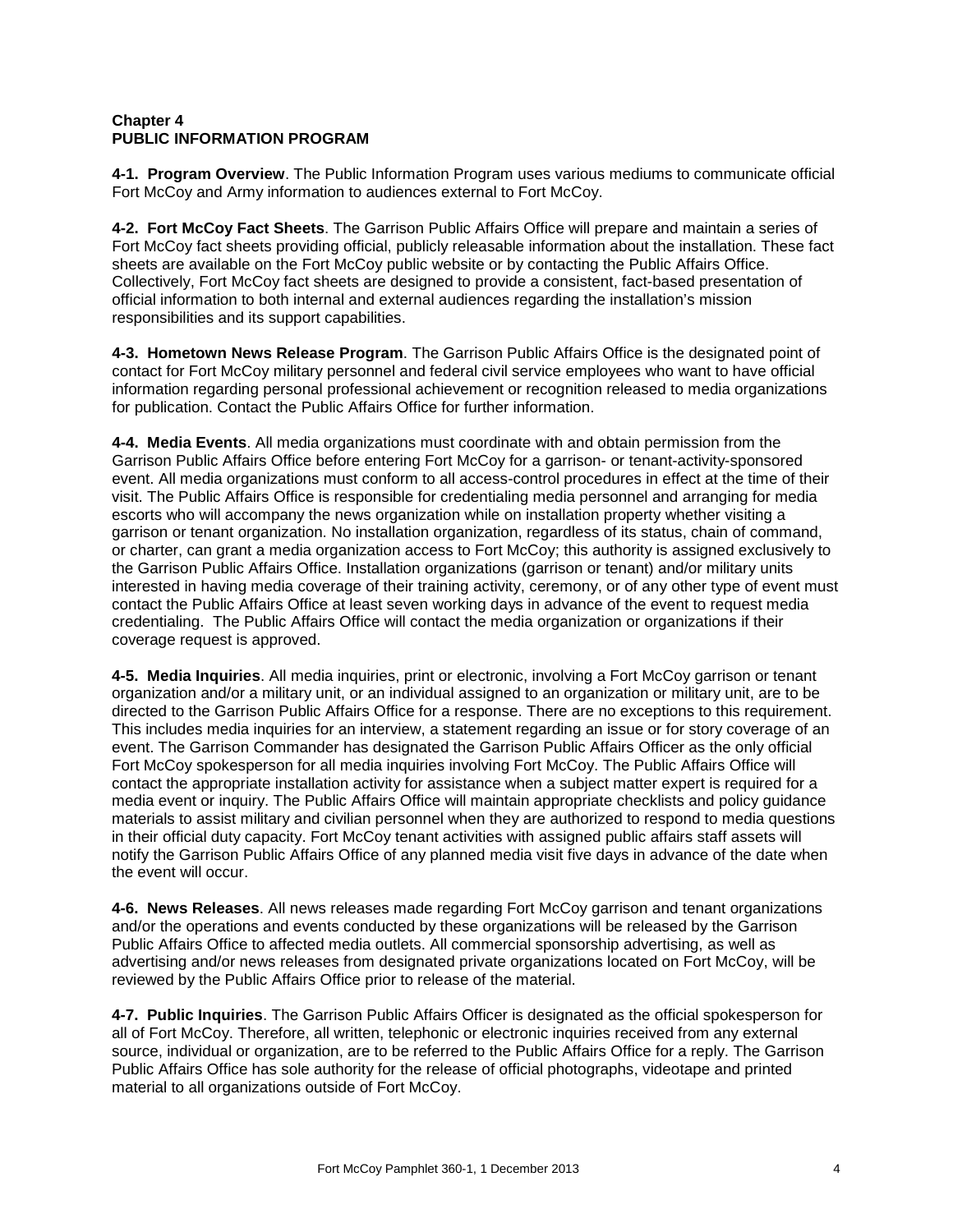**4-8. Website**. The Public Affairs Office is designated as the approval authority for all information posted to the Fort McCoy public website. The Public Affairs Office will conduct a review of all such material before it is posted to ensure full compliance with all Department of Defense and Department of the Army requirements regarding Web-based information accessible to the general public.

# **Chapter 5 PUBLIC REQUESTS FOR FORT McCOY SUPPORT**

**5-1. Requests from individuals and public or private organizations**. All requests from individuals and public or private organizations for Fort McCoy support (e.g., to provide personnel and/or equipment) of a public event or activity (e.g., an off-post ceremony, dedication, parade, etc.) will be forwarded to the Garrison Public Affairs Office for review, staff coordination and approval. This requirement includes all external requests for a Fort McCoy military color guard. The Public Affairs Office will evaluate public support requests considering both the appropriateness of the event as well as the availability of the support requested. Fort McCoy garrison organizations are not authorized to provide support to any public event unless the Public Affairs Office first has approved that request.

**5-2. Exceptions**. Exceptions to the above noted requirement are limited to those specifically designated approval authorities granted exclusively to the Directorate of Family & Morale, Welfare and Recreation for selected installation private organizations, morale, welfare and recreation programs and the commercial sponsorship associated with these activities, or as documented in Fort McCoy Garrison Command Group approved support agreements with governmental entities and/or other sanctioned organizations.

# **Chapter 6 PUBLIC ACCESS TO FORT McCOY**

**6-1. Facility Use**. Fort McCoy's primary mission is to support military and other authorized training activities and serve as a power-projection platform for force-generation activities. As such the installation's facilities, ranges and training areas exist exclusively for the conduct of this mission. All requests from individuals or organizations associated with non-Department of Defense entities, public or private, requesting use of Fort McCoy property or facilities will be referred to the Garrison Public Affairs Office for action. The Public Affairs Office will coordinate the appropriate staff action and prepare response to the requesting individual or organization.

**6-2. Fort McCoy Access**. Fort McCoy does not allow unrestricted access to its property and facilities by civilians. The only exceptions are the Fort McCoy Pine View Campground and Whitetail Ridge Ski Area, which are, by written agreements with the area Chambers of Commerce and Sparta and Tomah city officials, open to the general public and may be advertised as such. Use of either of these areas by any individual or group does not give such persons in turn unrestricted access to any other Fort McCoy facilities or property.

**6-3. Threat Conditions**. All authorized groups must conform to the current access-control procedures in place at the time. The installation reserves the right to cancel previously scheduled events due to changes in mission requirements and threat conditions.

**6-4. Specific Restrictions**. Specifically, Fort McCoy will not:

- **a**.Provide barracks space to civilian organizations.
- **b**. Allow access to its dining facilities by civilian groups.

 **c**.Allow civilians and civilian groups access to its training areas and ranges. The only exceptions permitted under authority of this pamphlet are for authorized activities associated with the installation public hunting or fishing seasons, and for those military events (i.e., Boss Lifts, recruiting visits and Family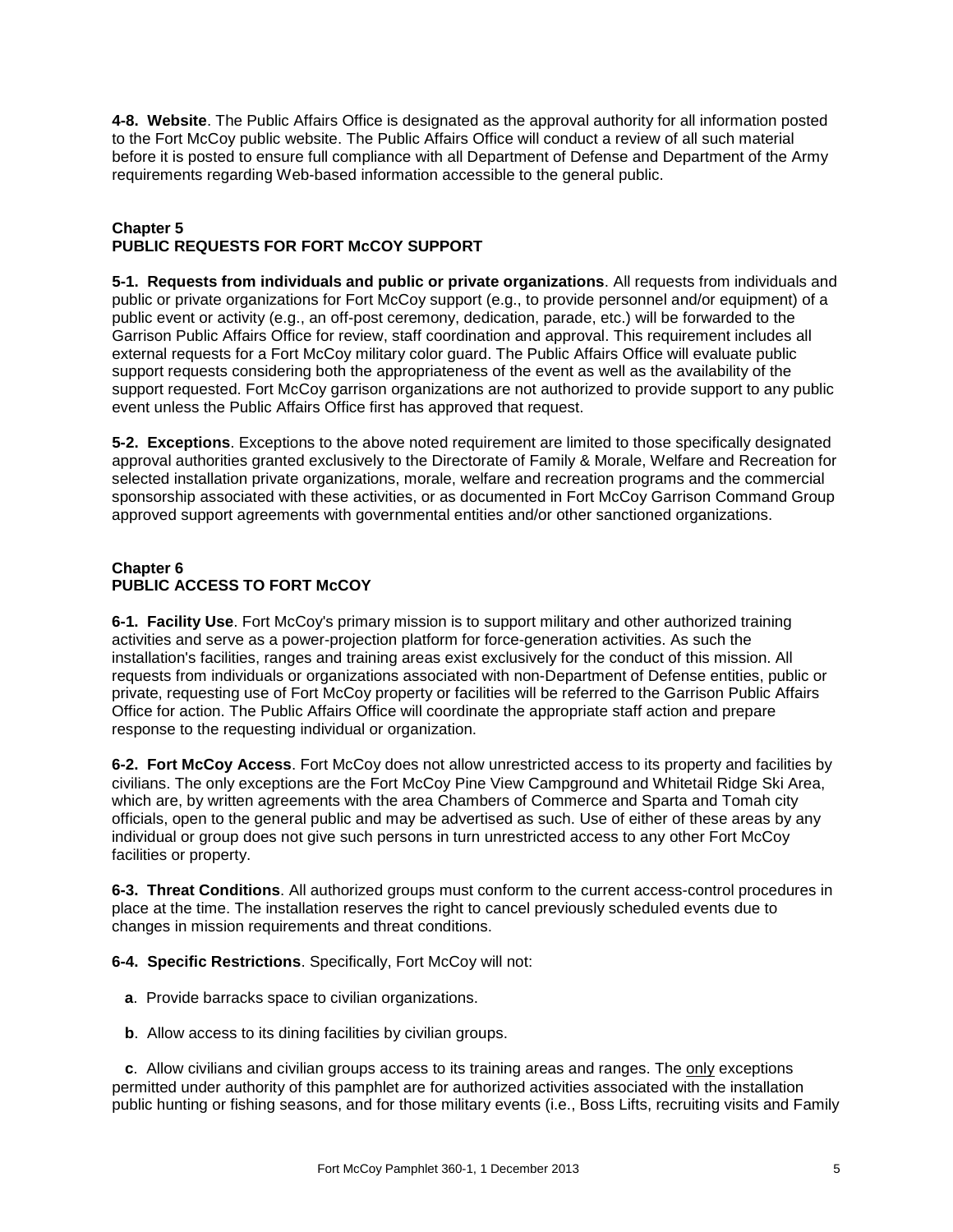support events) whereby an access approval has been obtained prior to the event through coordination with the Garrison Public Affairs Office.

**d**. Enter into long-term facility lease agreements with civilian groups.

 **e**.Allow unrestricted access by civilians or civilian groups to its Morale, Welfare and Recreation facilities, except Pine View Campground and Whitetail Ridge Ski Area, unless that group is designated as an authorized user in Non-Appropriated Fund Regulation 215-1, or a Command Group-approved waiver has been obtained.

**6-5. Request Evaluation**. When evaluating any support request, Fort McCoy will not favor one group or activity over another, regardless of the group's affiliation, sponsoring organization or the group's charter. Assessments will be made using a coordinated staff-review process administered by the Garrison Public Affairs Office. This assessment will involve a variety of factors including answering the following questions:

 **a**. Is the requestor a governmental entity or a government contractor versus a private group or non-DOD organization?

 **b**. Is the purpose of the request one that will have a direct benefit to the installation and/or to the Department of the Army?

 **c**. Is the composition of the group (to include the age of the participants and the size of the group) such that there is a reasonable expectation that installation rules and procedures will be followed?

**d**. Will there be any cost to Fort McCoy as a result of supporting the request?

**6-6. Request Decision Notifications**. The Garrison Public Affairs Office will contact the requestor and provide notification as to whether the request will be supported.

## **Chapter 7 SUPPORT REQUIREMENTS**

**7-1. Special Events - Ground Breakings/Dedications**. The Garrison Commander has assigned to the facility occupant the responsibility to plan and coordinate ceremonial events, such as groundbreaking events, facility dedications, etc. A planning checklist, available on the Fort McCoy Corporate Network, provides the approved guidance to be used when organizing such an event.

**7-2. Photographic Support**. The Garrison Public Affairs Office does not have mission responsibility to provide organizations with photographic, still or video, coverage of training activities, award ceremonies or other official events. This responsibility is assigned to the Directorate of Plans, Training, Mobilization and Security. Any organization requiring photographic support will need to coordinate the requirement with that directorate.

**7-3. Protocol Support**. Garrison protocol support is provided by the Fort McCoy Garrison Command Group. Individuals and organizations are to contact the Command Group for any protocol-related assistance or support of an official event.

**7-4. Military Ceremonies**. The Directorate of Plans, Training, Mobilization and Security has functional responsibility to plan and coordinate official military ceremonies; e.g. change-of-command events.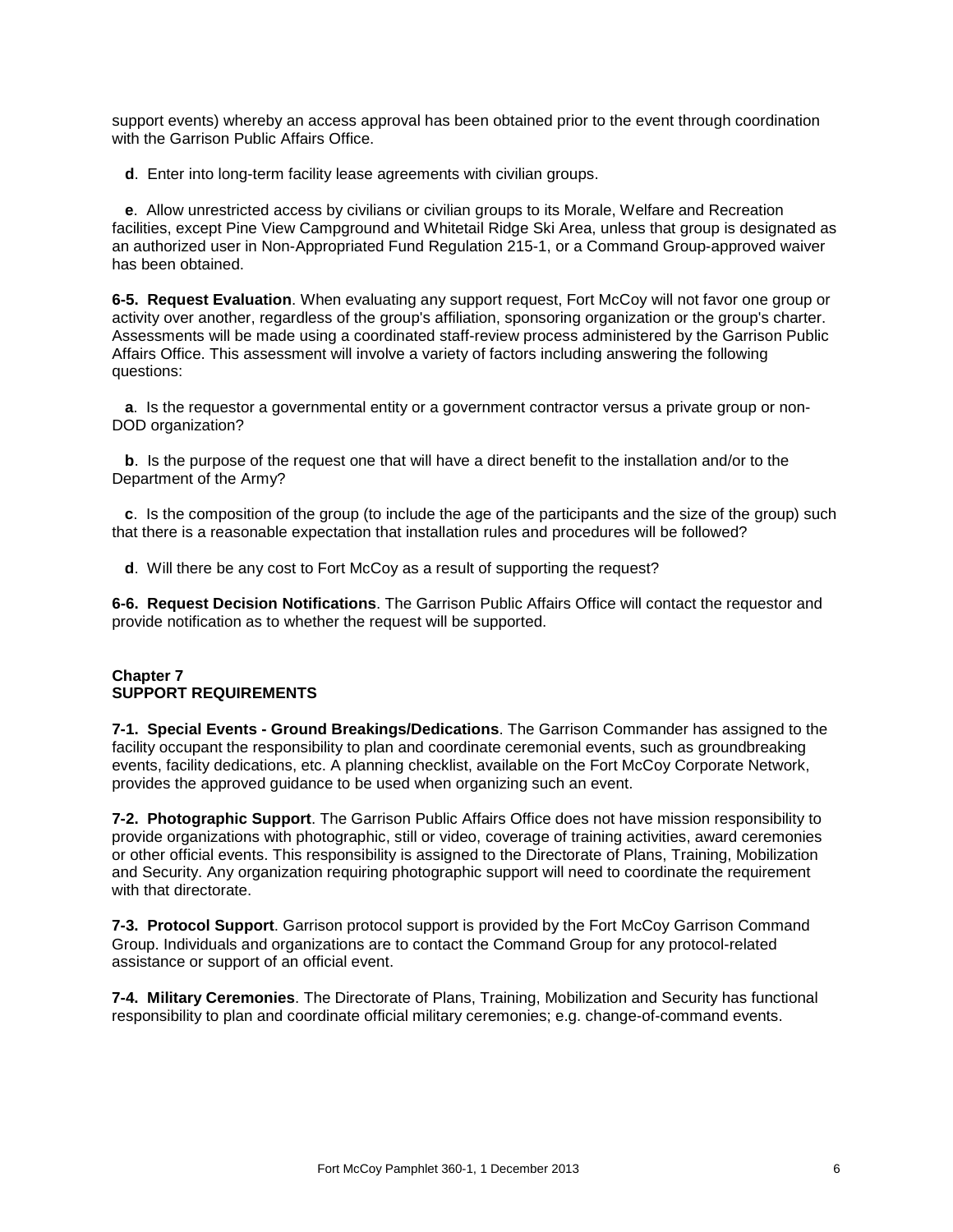# **Appendix A References**

**AR 20-1** Inspector General Activities and Procedures

**AR 215-1** Military Morale, Welfare, and Recreation Programs and Nonappropriated Fund Instrumentalities

**AR 360-1** The Army Public Affairs Program

**AR 380-5** Department of the Army Information Security Program

**AR 870-20** Army Museums, Historical Artifacts, and Art

**DODD 5230.24** Distribution Statement on Technical Documents

**DODD 5230.25** Withholding of Unclassified Technical Data from Public Disclosure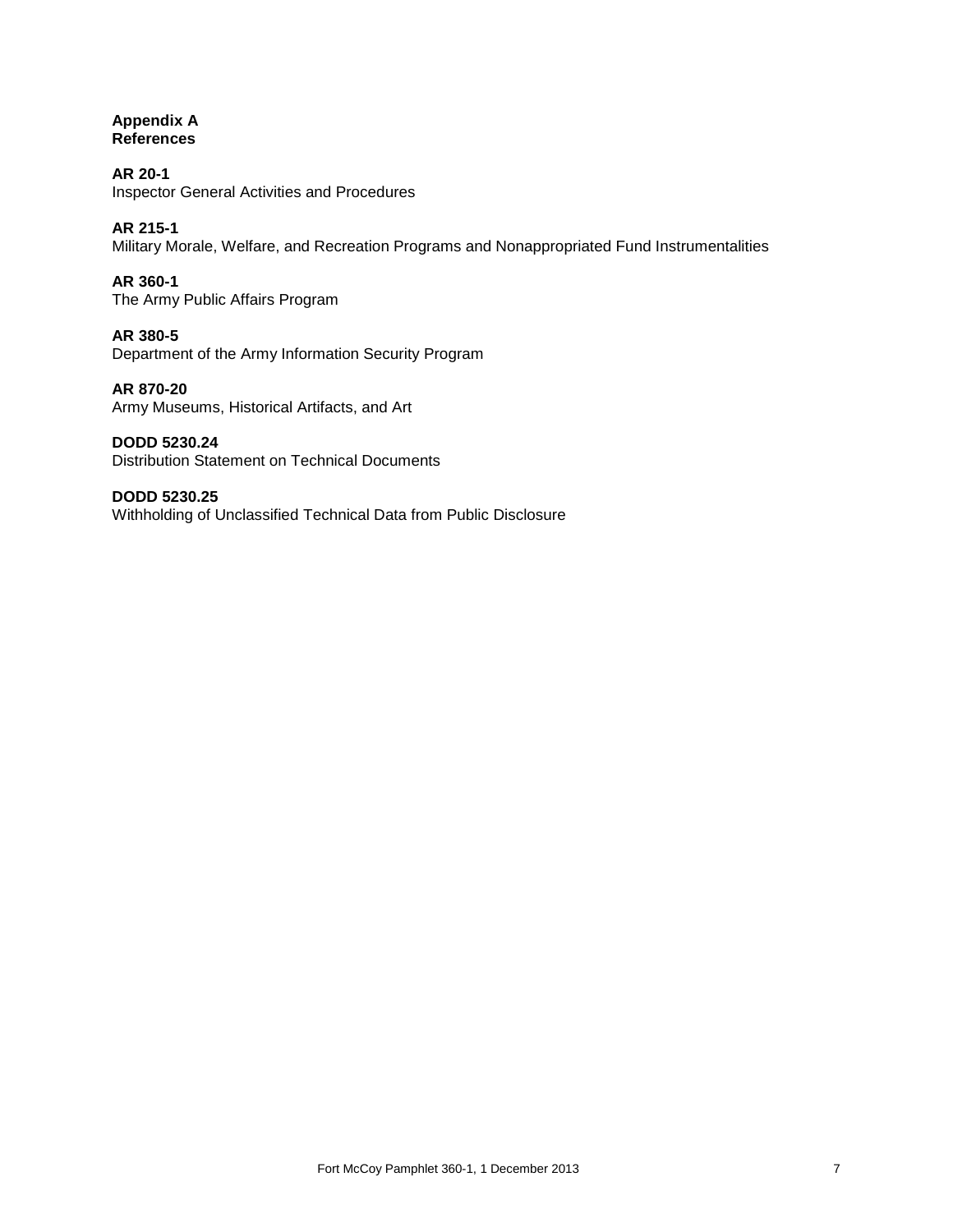## **GLOSSARY**

## **Accreditation**

A means used to identify those media correspondents who have a legitimate requirement to gather news about military affairs, and the process for fostering a professional relationship between the military and the media. Accreditation does not provide media correspondents any special privileges. Access to Fort McCoy, the receipt of information, and the use of Fort McCoy facilities remain the Garrison Commander's prerogative within the bounds of current security procedures and the provisions of this pamphlet.

## **Appropriate Public Affairs Support**

The public affairs support that the Garrison Public Affairs Officer and the Garrison Commander decide is suitable to meet a public affairs requirement or request from an organization that is located within the Fort McCoy Public Affairs Office's geographic area of responsibility, but is not an organization in the installation's direct chain of command.

## **Armed Forces Day Open House**

An event organized and sponsored by the Garrison Public Affairs Office to which Fort McCoy invites the general public onto the post to view displays and equipment, receive briefings, and take tours. Such events inform the public of the responsibilities, capabilities, and mission of Fort McCoy.

## **Army Historical Collection**

The entire collection of Army historical property under the control of the United States Army, Center of Military History to include historical artifacts in the custody of certified Army museums, museum activities, historical collections, the Army Historical Clearinghouse, installations, units, or agencies.

#### **Army Museum System**

All of the recognized museums and historical collections of the United States Army (including the Reserve Components) as designated by the Center of Military History and under the staff supervision of the Center of Military History.

## **Army Property**

All property legally belonging to the United States Army, which was acquired by expenditure of appropriated funds, received as a donation, or otherwise generated in the course of daily functioning, as determined by law. All Army historical property is property of the United States Army.

#### **Army Speaker**

Any Civilian employee or Soldier of any grade or rank who speaks in public as a representative of the Department of the Army on a subject within the speaker's official area of expertise.

## **Army Support**

Any use of installation personnel, military or civilian, either as individuals or as a unit, or any commitment of Fort McCoy facilities or material, to include exhibits and equipment, that is used in support of public affairs activities.

#### **Artifact Accountable Officer**

The person officially appointed in writing by the Chief, Center of Military History to maintain a formal set of accounting records for the Army Historical Collection.

## **Artifact Responsible Officer**

The Garrison Public Affairs Officer who is officially appointed in writing, by the Artifact Accountable Officer (AAO), to ensure that the Fort McCoy historical property entrusted to his or her possession is properly managed and safeguarded in accordance with all Center of Military History requirements and procedures.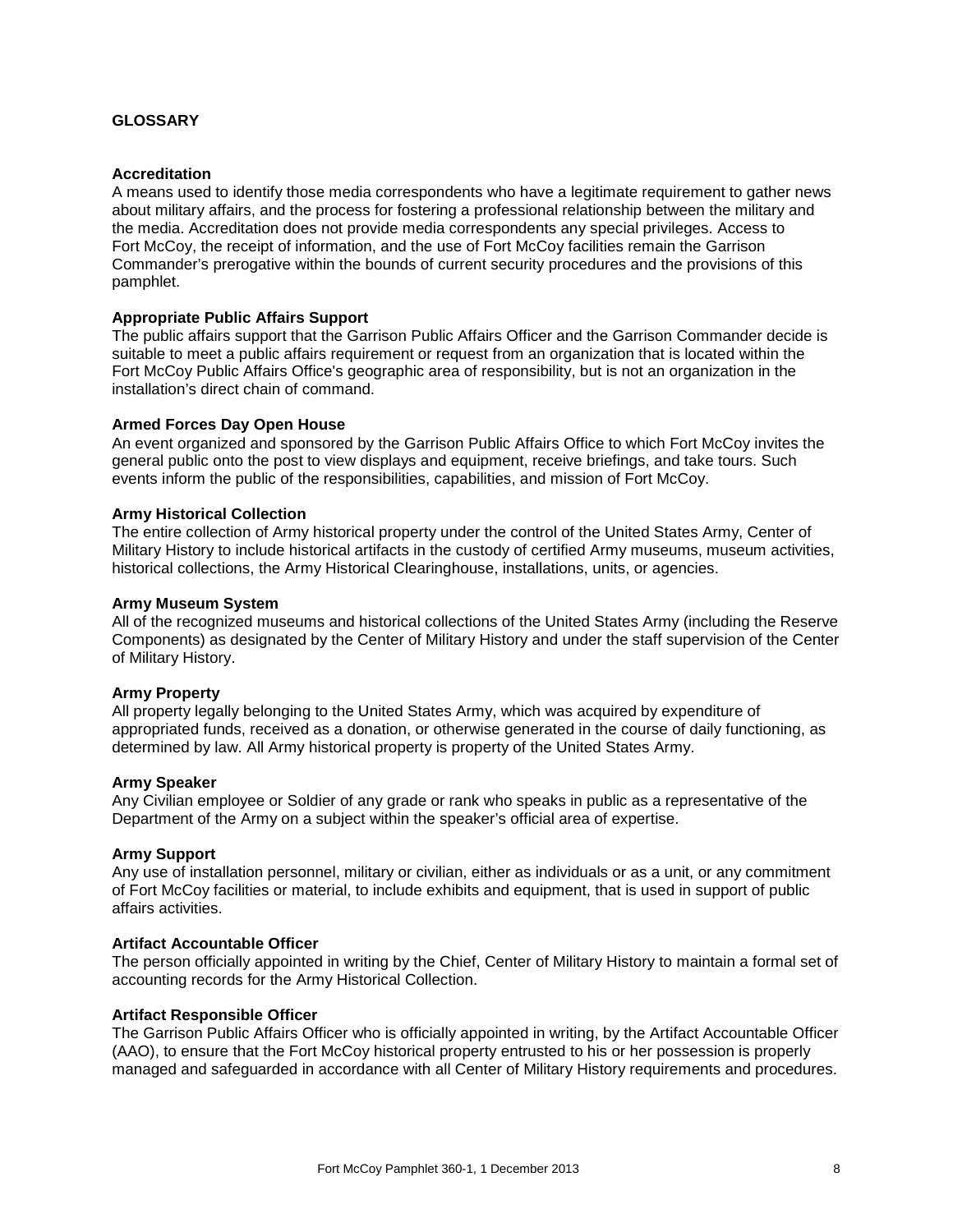## **Commercial Enterprise Printer**

The organization under exclusive written contract to print the installation newspaper at no cost to the Department of the Army.

## **Clearance Of Information**

The approval by the Garrison Public Affairs Office, as the official reviewing authority, prior to the release of official information to external sources.

## **Community Relations/Community Outreach**

The interrelationship between Fort McCoy and area civilian communities and the activities conducted to promote that relationship.

## **Community Relations Area**

The geographical area in which Fort McCoy facilities, personnel, and policies have a direct social and/or economic impact. Generally, the Garrison Public Affairs Office community relations area is defined by the distance in which travel to and from an event can be accomplished in one day without requiring overnight accommodations. Exceptions to this community relations area may be approved by the Garrison Commander based on special circumstances.

## **Community Relations/Community Outreach Program**

Any action approved by the Garrison Public Affairs Office and carried out by any Fort McCoy organization or person in order to achieve and maintain good relations with the external public. Community relations/community outreach programs may be conducted on or off the installation.

## **Director/Curator**

The individual who is in charge of an Army museum, museum activity, or historical collection, and who is responsible for all phases of a museum or museum activity operation. The Director/Curator is normally the Artifact Responsible Officer for the historical artifacts and associated items.

#### **Donation**

A gift or a free contribution to an authorized Army museum or museum activity.

#### **Historical Artifact**

Any object that has been designated by an appropriate authority as being historically significant because of its association with a person, organization, event, or place, or because it is a representative example of military equipment that has been accessioned into the Army Historical Collection. Artifacts will cease to perform their original function.

#### **Legislative Liaison**

Those activities managed by the Garrison Public Affairs Office to inform elected governmental officials of installation-related issues, events, respond to inquiries, and support visits by elected officials.

#### **Local Area Of Public Affairs Media Responsibility**

The geographic area in which the Garrison Public Affairs Office and media representatives maintain routine contact concerning Fort McCoy activities.

#### **Local Media Interest Material**

Material the Garrison Public Affairs Office determines is newsworthy only within a specified geographical area of origin or to a specific audience. Such material normally will not generate regional, national, or international interest.

## **Macro Artifact**

Large objects such as, but not limited to, tanks, armored vehicles, aircraft, vehicles, locomotives, and rail cars, which are difficult to display indoors under normal museum/museum activity conditions and may therefore be left outdoors exposed to the elements.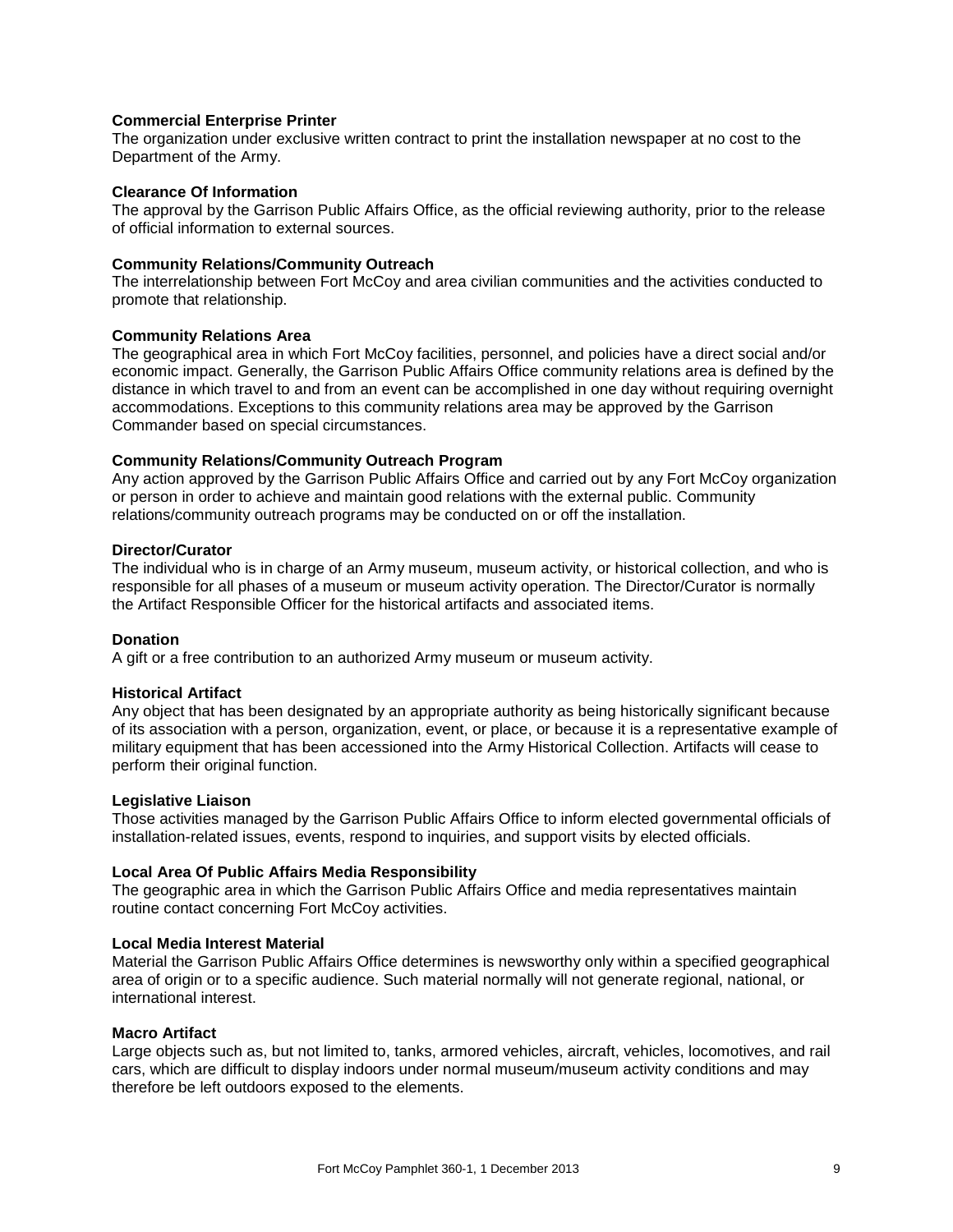## **Museum Activity**

An appropriated-fund entity that is a permanent historical activity possessing a historical collection housed in a building, or buildings, or a part thereof, specially designed for the exclusive use of the museum activity, which is open to military and civilian visitors at regularly scheduled hours or by appointment and is managed under the direction of a professional staff that performs curatorial functions, training, education, and related historical duties full-time, but does not meet all of the Army museum certification requirements.

## **News Media Representatives**

Individuals who are associated with newspaper or magazine organizations, radio stations, television stations, wire services and/or other newsgathering agencies, as well as free-lance journalists or authors.

## **Official Statement**

A statement made by an Army and/or Fort McCoy representative acting in his or her official capacity concerning an Army and/or a Fort McCoy issue.

## **Public Affairs Office**

The sole organization, as defined herein, with responsibility to develop, manage and execute a comprehensive Public Affairs Program for the entire Fort McCoy community in accordance with all applicable DOD, DA, and IMCOM regulations, policies and procedures. Tenant organizations with assigned public affairs staff assets will discharge their responsibilities in a manner that is (1) consistent with the requirements of this pamphlet and (2) that complements the overall mission responsibilities of the Garrison Public Affairs Office.

## **Public Events**

 *a.* The following are considered public events:

 (1) The Fort McCoy Armed Forces Day Open House, official ceremonies, military concerts and performances, and similar events conducted on the installation to which the public is invited.

 (2) Military-sponsored events held outside the boundaries of the installation that are intended for nonmilitary audiences. These include all military-related ceremonies, demonstrations, exhibitions, expositions, athletic contests, fairs, air shows, conventions, meetings, or similar programs.

 *b*. The following are not considered public events: military training activities and exercises, mobilization and de-mobilization activities, unit movements and maneuvers, and tactical operations whether such events are conducted on or off the installation.

#### **Release Of Information**

The dissemination of information to the public, either on the Army's initiative or in response to an external request for information. This includes written news releases, still photographs, motion-picture films, question-and-answer interviews, speeches, audio- or video-tape recordings, articles for publication in printed media or for broadcast by radio or television organizations, and oral responses to inquiries.

## **Safeguarded Information**

Defense information requiring protection under Army Regulation (AR) 380–5, or information protected or controlled under AR 20–1, or information controlled under Department of Defense Directive (DODD) 5230.24 and DODD 5230.25.

#### **Selective Benefit**

When providing public affairs support, the Army cannot show favoritism or provide selective benefit to any particular person, group or organization. This standard applies regardless of whether an organization is a profit or non-profit entity, or whether it is a religious, quasi-religious or sectarian organization, or with regard to an organization's political affiliation. The definition of an organization includes business, civic, educational and fraternal groups.